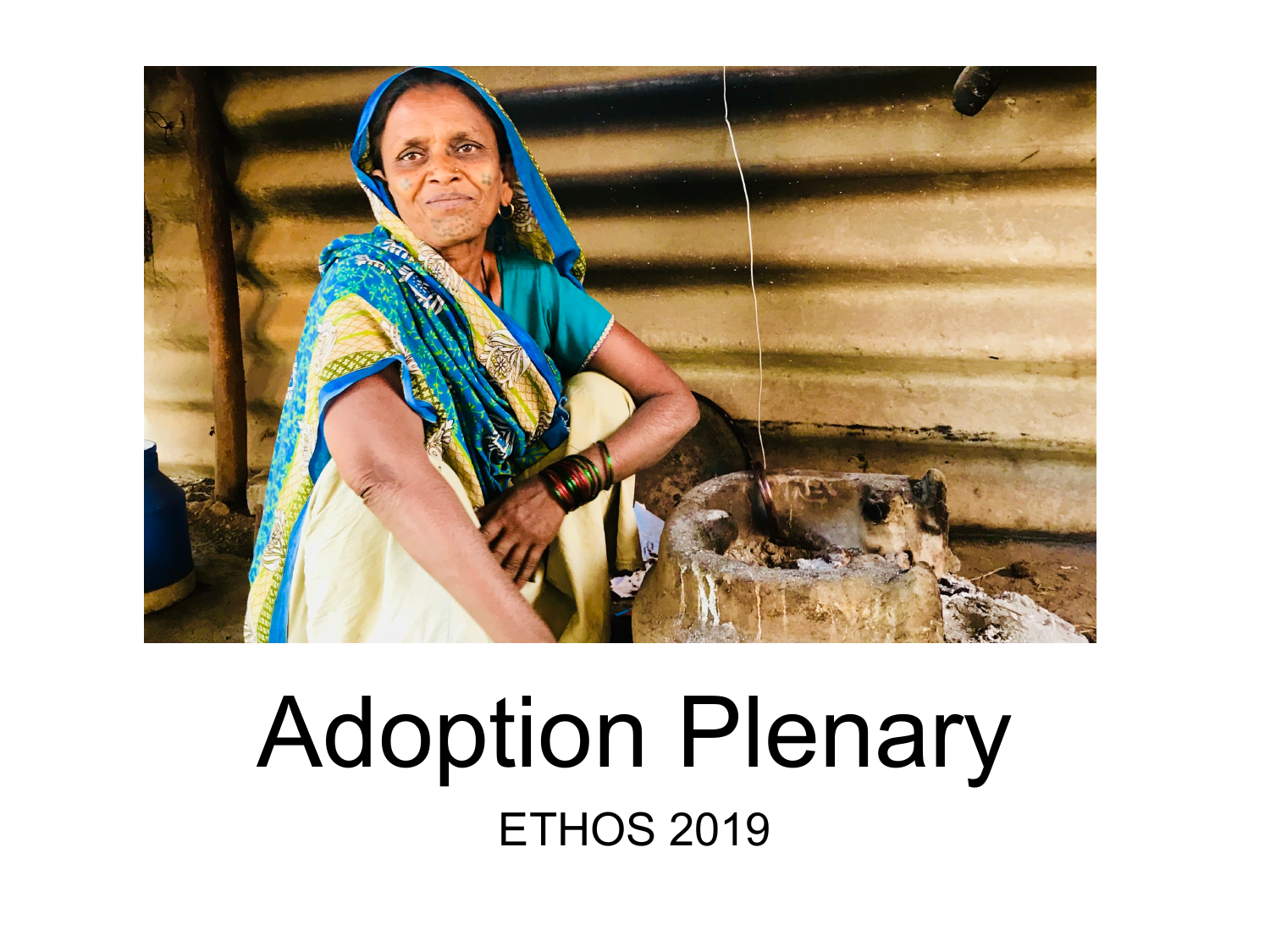# Which road to take?



"Which road do I take?" she asked. "Where do you want to go?" was his response. "I don't know." Alice responded. "Then it doesn't matter." said the cat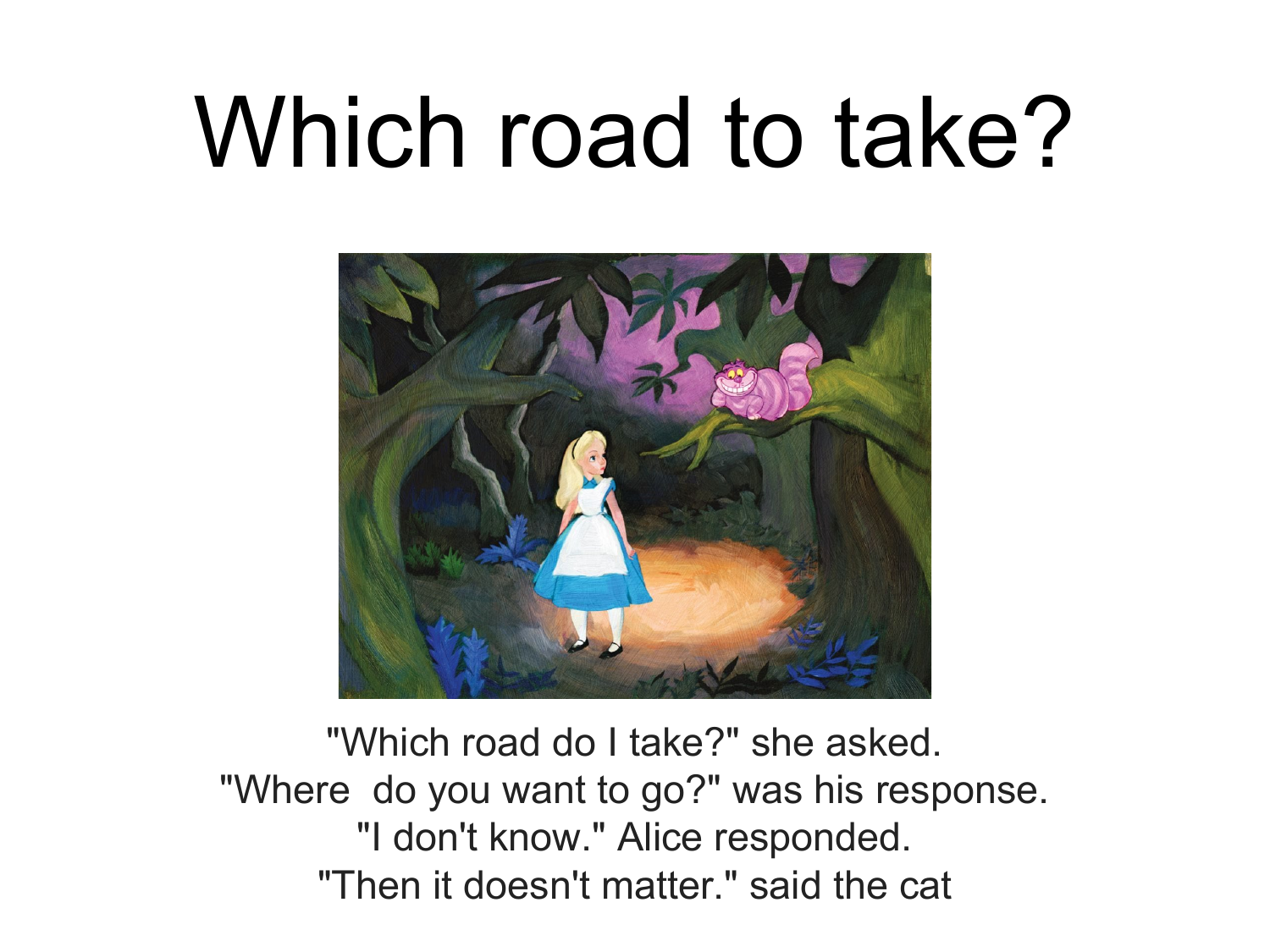## Selecting the right roads

- What methods will determine that adoption was achieved?
- Did we achieve them?
- How can we be sure?
- Who are we accountable to?
- Are there any downsides?

### How do you know you've arrived

- Adoption of clean cooking benefits the customer.
- Results from design and implementation processes provides the feedback for iterative improvements
- Proving adoption creates a virtuous cycle with funders
- Fewer failed projects are good for the sector.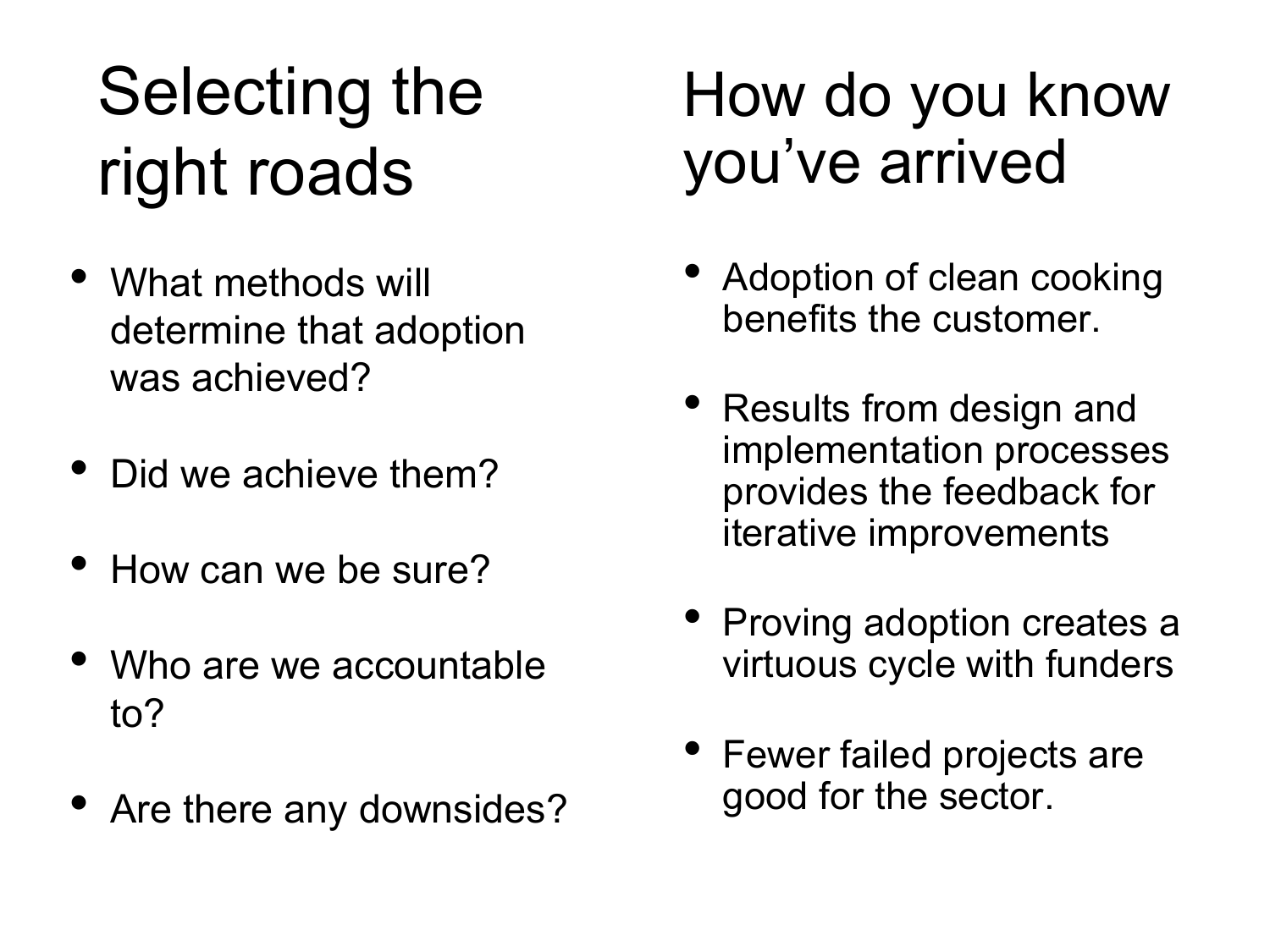| <b>Speaker</b>                 | <b>Title of Talk</b>                          | <b>Biograph</b>                                                                                                                                                                                                                   |
|--------------------------------|-----------------------------------------------|-----------------------------------------------------------------------------------------------------------------------------------------------------------------------------------------------------------------------------------|
| <b>MarcoTulio</b><br>Maldanado | Challenges from the<br><b>Field</b>           | Born in San Marcos,<br>Guatemala, Central America<br><b>Worked for Hands For</b><br><b>Peacemaking Foundation for</b><br>the last 16 years.<br>To build and install Aler<br>stoves in the remote<br><b>Northwest of Guatemala</b> |
| <b>Danny Wilson</b>            | We Don't Know<br><b>What We Don't</b><br>Know | Danny is the co-founder of<br>Geocene, a company that<br>builds sensors and software<br>for monitoring cookstove<br>adoption                                                                                                      |
| Tara Ramanathan                | The Price you Pay<br><b>Without Data</b>      | Tara leads the cookstove<br>program at Nexleaf Analytics.<br><b>Recently completed her MBA</b><br>at Oxford Said Business<br>School with a focus on how to<br>scale clean cooking to the<br>poorest 3 billion people.             |